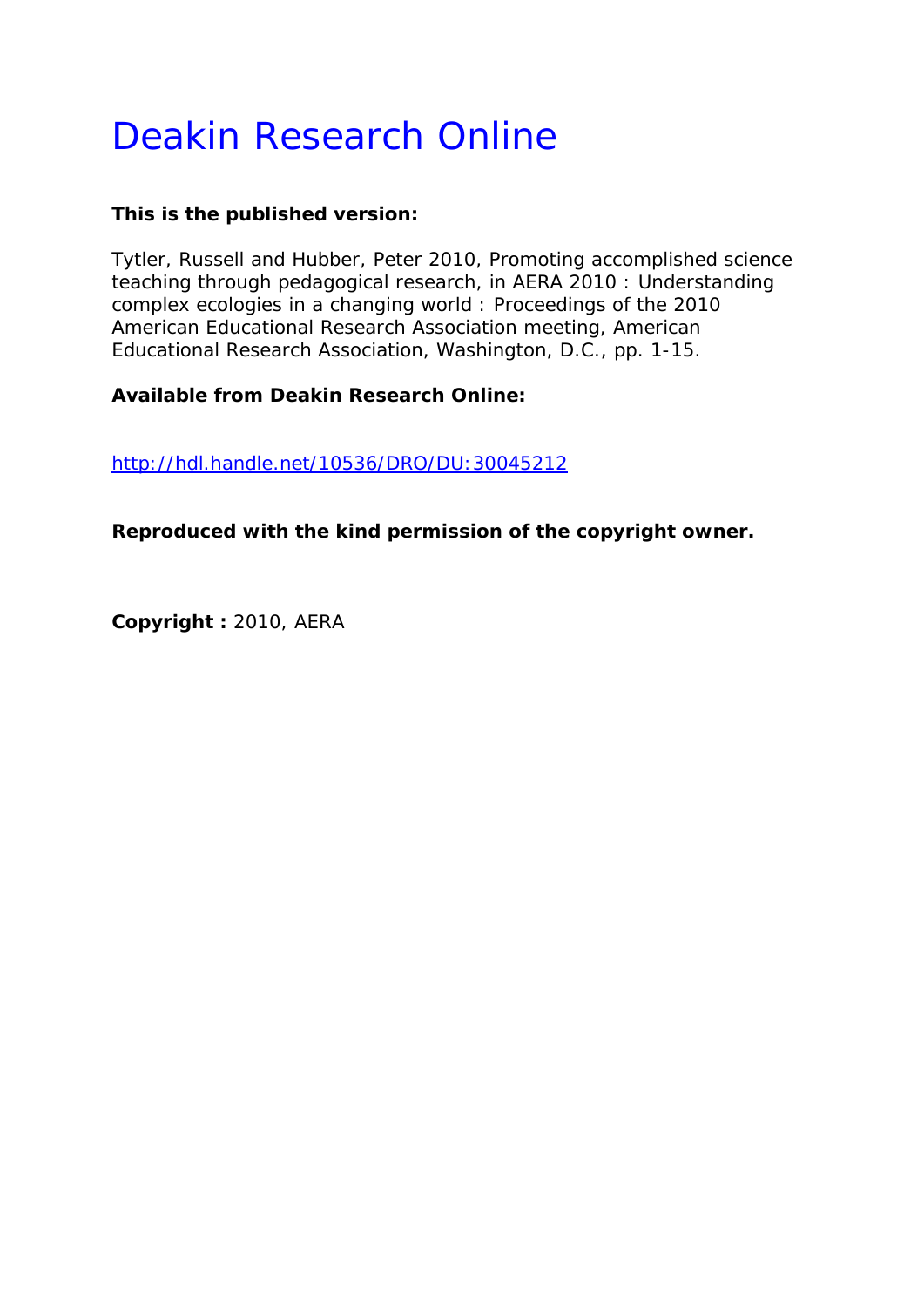# **Promoting accomplished science teaching through pedagogical research**

#### *Paper presented at the conference of the American Education Research Association (AERA), Denver, Colorado, April, 2010*

#### Russell Tytler, Peter Hubber, Deakin University, Australia

In this paper we will examine Shulman's notion of signature pedagogies for its usefulness extended to school science, to analyse a representation-intensive pedagogy that lays claim to bringing school science closer to the knowledge building practices of science itself. Two case studies of teaching and learning will be presented based on research in primary and secondary schools that involved working closely with teachers to develop and validate the pedagogy. Video images of classrooms, interviews with students and teachers, and documentation of students' work, were used to construct insights into the teaching and learning process. It is argued that Shulman's notion of professional practice as involving apprenticeships of knowledge, practice and identity provides a useful lens through which to view this innovation. Shulman's characterisation of signature pedagogy is used to identify key features of the approach.

#### **Introduction**

Shulman's (2005) breakdown of professional education has been influential in writing about professional education. Shulman argues that an effective education for a profession is structured around the need to initiate novices into three apprenticeships, namely in:

- Thinking: an intellectual and cognitive apprenticeship involving knowledge and ways of thinking
- Performing; involving apprenticeship in the norms of expert practice
- Conducting themselves: an apprenticeship of identity involving the making of meaning, and introducing the values of the professional community.

*The mark of professional expertise is the ability to both act and think well in uncertain situations. The task of professional education is to facilitate novice's growth into similar capacities to act with competence, moving towards expertise. In order to do this, students need access to forms of social interaction that embody the basic understanding, skill, and meaning that, together, make up professional activity (Sullivan, Colby, Wegner, Boyd, and Schulman 2007, p. 9)*

Professional training is thus premised on the notion that professionals need to develop schemas for thinking and acting which enable them to bring their knowledge to bear on new situations in ways not possible for novices. This is in marked contrast to traditional ways of training (and teaching in schools), that deal largely with the building of knowledge, assuming a conceptual deficit model of the learner (Margetson 2000). We can view Shulman's characterisation of professional education as aimed at establishing a much more active, praxis-based view of what it is to learn and to be a member of a profession

From this structural analysis of professional apprenticeship, Shulman describes a set of common pedagogies that are used in the professions to develop these professional knowledges, practices and values:

*Pedagogies of uncertainty -* A characteristic of all professions is that they are fields in which people make decisions and act under conditions of unavoidable uncertainty. Teaching thus involves socialising future professionals to these conditions of practice, and thus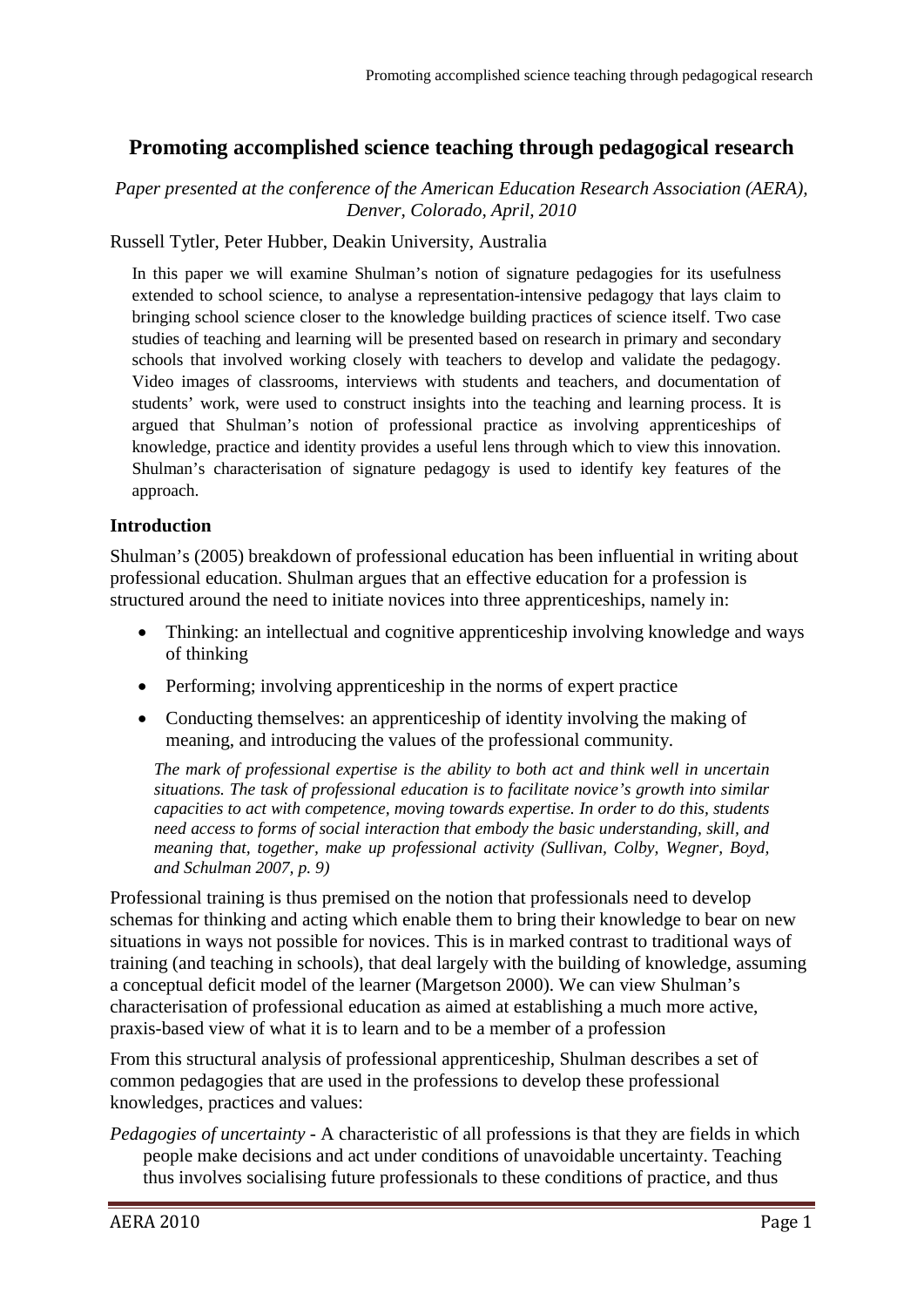depends heavily on student responses to one another and teacher adaptations of material, because it is impossible to know how the conversation will develop.

- *Pedagogies of engagement –* Learning is unlikely to occur unless students are responding in ways that show they are engaged with the material. A necessary degree of engagement, which is clearly a prerequisite to all effective learning, is built into professional training pedagogies.
- *Pedagogies of formation -* These are pedagogies that build identity and character, dispositions and values. They aim to teach habits of routine analysis.

#### **School science pedagogy – does the notion of signature pedagogy fit?**

Central to this paper is the question of whether a school subject be seen in some sense as part of a pathway to the education of professionals in the discipline. Can, and should school science could be seen as the beginning process of preparation of future scientists? There are at least two ways in which this notion can be misleading and even disruptive. First, the major aim of scientific literacy, currently generally agreed as underpinning contemporary science curriculum movements, explicitly shifts focus away from thinking of school science in terms of the beginnings of the training of science researchers and towards thinking in terms of educating the future citizen. Second, school science is removed in time and context from professional training so it could be argued that school education should be concerned with wider agendas and matched to the learning needs of adolescents rather than of adult professionals.

However, in mounting the argument for the relevance of the signature pedagogy construct to school science, there are a number of distinctions we can make. First, the scientific literacy construct has morphed over recent years to focus not only on the education of future nonscientist citizens, but also on future science professionals (Roberts 2007). In both cases there is an increased concern that citizens and scientists alike need to understand the nature of science (NOS); the way evidence is used in the generation and justification of science ideas (Simon, Erduran & Osborne 2006) and the way science interacts with society. Thus, there has been a shift away from considering the knowledge products of science as the central focus towards greater attention being given to the epistemological foundations of the discipline. Second, there has been increasing recognition that standard accounts of the conceptual products of science pay too little attention to the role of language (Klein 2006; Lemke 2004) and that there is a close association between the notion of scientific literacy and an apprenticeship into the discursive practices, the 'literacies' of science (Norris & Phillips 2003). Socio cultural perspectives emphasise the communal nature of knowledge building in science and the need to represent this in the science classroom (Tytler & Prain 2009). Third and finally, there is concern (Tytler 2007) that school science tends to focus on the conceptual, historical tracings of science rather than its contemporary practice, and an argument that all facets of the communal practice of science should be represented in the school curriculum. Given the increasing importance of sociological perspectives on scientific practice (e.g. Latour 1999) that demonstrate a more complex and contextual view of the generation and justification of theory in science, this represents an argument for a more complex and contextual approach to school science curricula (Duschl & Grandy 2008)

Thus, contemporary thinking about the purposes and aims of school science now puts greater emphasis on the way knowledge is generated and established in science, its contemporary interactions with societal contexts, and the discursive practices through which we know and learn science. This focus on the actual practices of science, as distinct to the public face of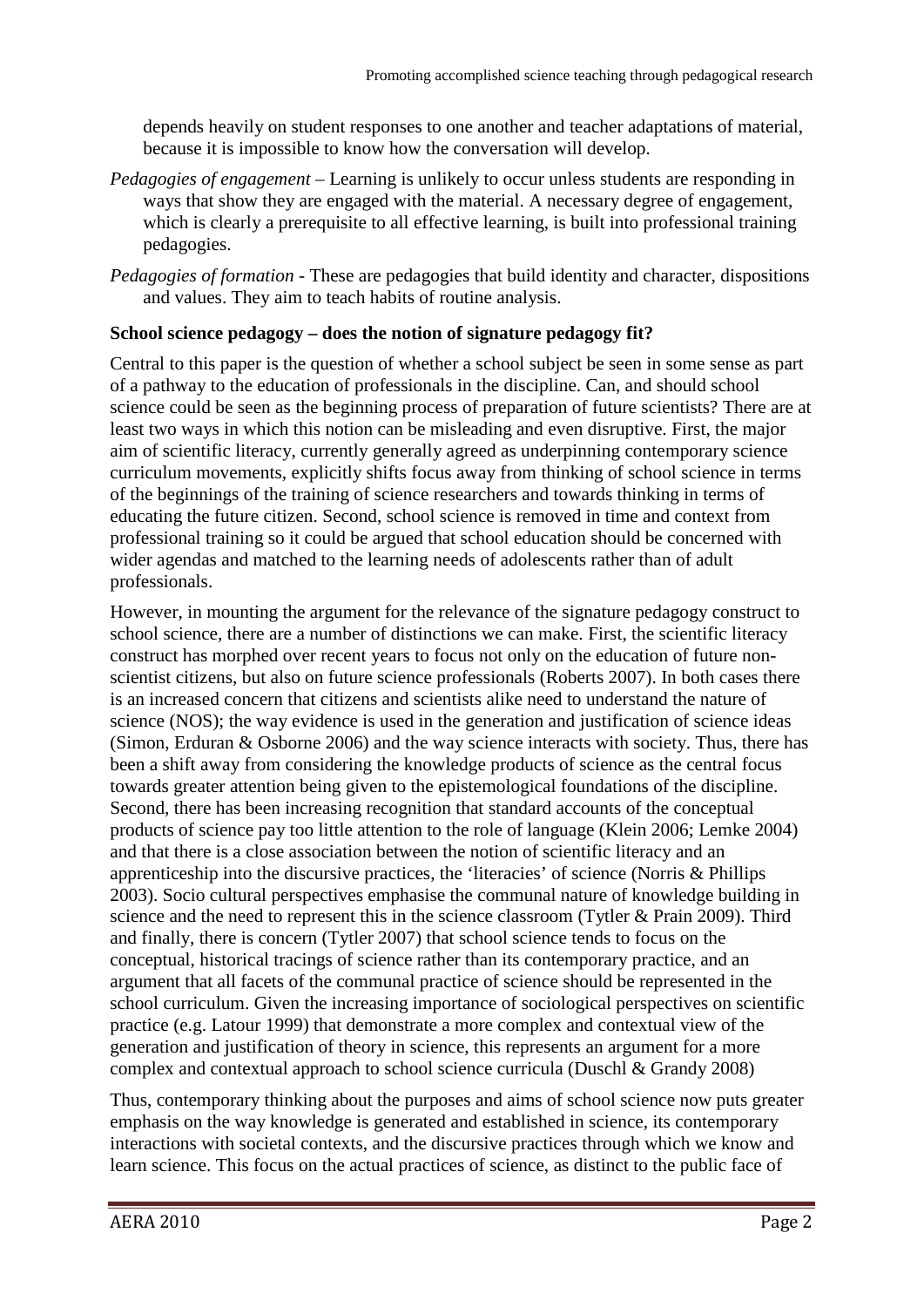science expressed as tried-and-true knowledge, can be linked to the sociologist Erving Goffman's (1959) distinction between 'front' and 'back' regions. Goffman contrasted the restaurant, to which the public is admitted, to the kitchen, which is restricted to professionals and where preparations are made and production occurs, as an example to illustrate the distinction. Roesken and Toerner (2010) pursue this metaphor for mathematics education, asking the question; how much do mathematics teachers know of the back regions of mathematics? and link Goffman's metaphor with Shulman's distinction between the surface structure (front region) of a pedagogy and the deep structure (back region). For Shulman (2005), the surface structure "consists of concrete, operational acts of teaching and learning, of showing and demonstrating, of questioning and answering, of interacting and withholding, of approaching and withdrawing" (p. 54). The deep structure involves "a set of assumptions about how best to impart a certain body of knowledge and know-how" (p. 55). In our terms, Goffman's distinction relates to the actual practice of generating science knowledge compared to the public expressions of knowledge products that is the stuff of science texts (including research papers) and media reports. In arguing to move school science further towards representing the actual practices of contemporary science professionals, we are interested to explore whether Shulman's perspective, which involves a similar shift towards emphasising professional practice rather than simply knowledge, can provide a useful perspective in identifying the nature of classroom practices that fulfil this aim.

Traditional practice in science classrooms has long been associated with a pedagogy that is teacher directed and focused on the establishment of understanding of key ideas in science and their applications – the first of Shulman's apprenticeships. This pedagogy is less concerned with introducing the practices and values of contemporary science than the establishment of well honed conclusions derived from the history of such practices. The pedagogy is deeply authoritarian in structure and promotes an apprenticeship of knowledge and insight rather than practice or values.

The distinction between a notion of school science as building knowledge of the products of science rather than being concerned with the wider operation of the practices of science, has been at the nub of debate about school science practices for some years. Schwab (1962, 1965) famously described the traditional science curriculum as a 'rhetoric of conclusions' and argued for a science curriculum that educates students in what he called the *syntactical* as opposed to the *substantive* structure of the discipline: the way science ideas are posed, experiments are performed, and how data is converted into scientific knowledge.

This view, that school science should reflect the syntactical as well as the substantive structure of the discipline, underpins current emphases on inquiry curricula, and is well represented in the dimensions 'thinking and working scientifically' that appear in a range of contemporary science curricula. These distinctions align closely with Shulman's first two apprenticeships of thinking and performing. The third apprenticeship, dealing with identity, finds strong echoes in contemporary writing about student engagement with school science, and the values and dispositions underpinning school science education.

These three apprenticeships can be also aligned with the three dimensions of the newly formulated Australian Science Curriculum; Science as a way of knowing through inquiry, Science as a human endeavour, and Science as knowledge. Hence, it would seem that Shulman's analysis of professional education and signature pedagogies has strong echoes in contemporary writing in school science education. We will explore in this paper the possibility of enlisting Shulman's analysis to examine an innovative approach to school as a potential signature pedagogy.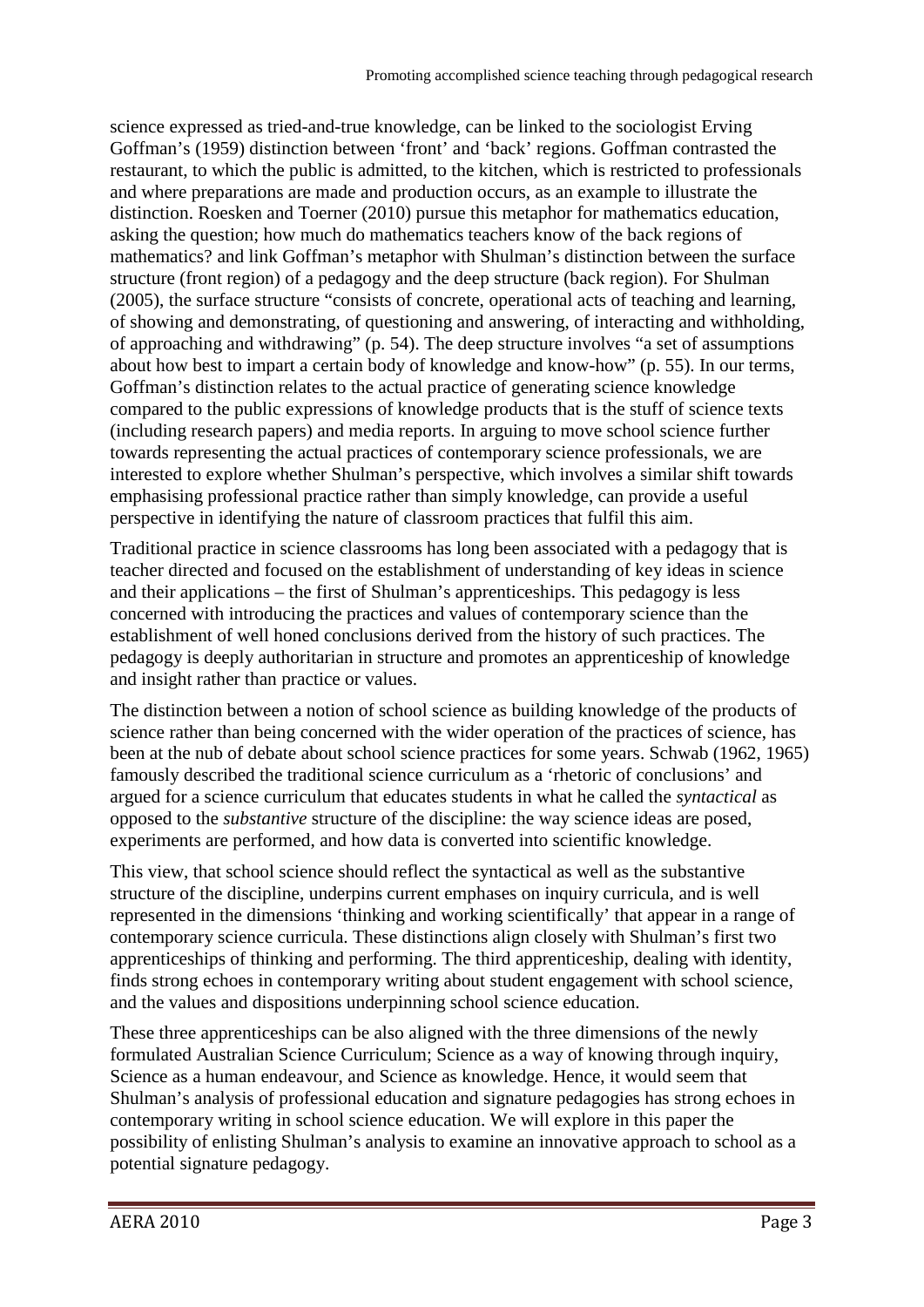#### **The role of representation in teaching and learning science**

For three years we have been engaged, in the RiLS project, with research in partnership with a small number of elementary and secondary school teachers to develop an approach to teaching and learning science that pays serious attention to working with the discursive practices of science and opening up the classroom to inquiry that balances the needs of representing the knowledge, the practices and the values of the scientific enterprise. We will argue that this representation – intensive pedagogy has embedded within it the pedagogies of uncertainty, engagement and formation that make it a candidate for a rich signature pedagogy for school science.

The RiLS research is grounded in a socio cultural perspective that views learning science at school as entailing students learning the literacies of a specific discourse community, involving a range of subject-specific and general representational tools to construct and justify evidence-based claims about the natural world (Ford & Forman 2006; Lemke 2004; Moje 2007). These literacies include the integration of knowledge, reasoning skills, and subject-specific procedures, enabling students to know, for example, why and how to use different representations to develop justifiable inferences from data, and know how to develop persuasive explanations for this community. There is growing acceptance that these representational tools are crucial epistemological resources for speculating, reasoning, contesting explanations, theory-building, and communicating. In this way science at its core involves a representational trail from the perceived or proposed attributes of real phenomena to theorised causal accounts, and that to understand the nature of science is to understand this process.

Research on the role of representation in scientific reasoning and inquiry has identified complex interplays between the objects of study, problem-solving, reasoning, and representational conventions, opportunities and choices. Researchers in classroom studies in this area (Carolan, Prain & Waldrip 2008; Cox, 1999; Greeno & Hall, 1997; Prain, Waldrip & Carolan 2007; diSessa 2004; Tytler Peterson &Prain 2006) have noted the importance of teacher and student negotiation of the meanings evident in verbal, visual, mathematical and gestural representations in science. They claimed that students benefited from multiple opportunities to explore, engage, elaborate and re-represent ongoing understandings in the same and different representations. Greeno and Hall (1997) argued that different forms of representation supported contrasting understanding of topics, and that students needed to explore the advantages and limitations of particular representations. Tytler, Peterson and Prain (2006) argued that this approach also had the merit of being consistent with science practices of meaning-making in the broader science community. It is this point that links what we have been doing in the RiLS project with the notion of a signature pedagogy.

In RiLS we have been working over three years with two grade 5/6 (age 10/11) primary teachers and two grade 7/8 (age 12/13) secondary teachers to plan and implement units of work which include a rich range of teacher and student-generated representations, investigative activities, and discussion. The focus is principally on student generation and negotiation of representations, and we have developed a set of pedagogical principles that unpack this approach, as a major outcome of the research. We will present two case studies to illustrate the nature of the intervention, and the way this pedagogy resonates with Shulman's (2005) analysis of professional education.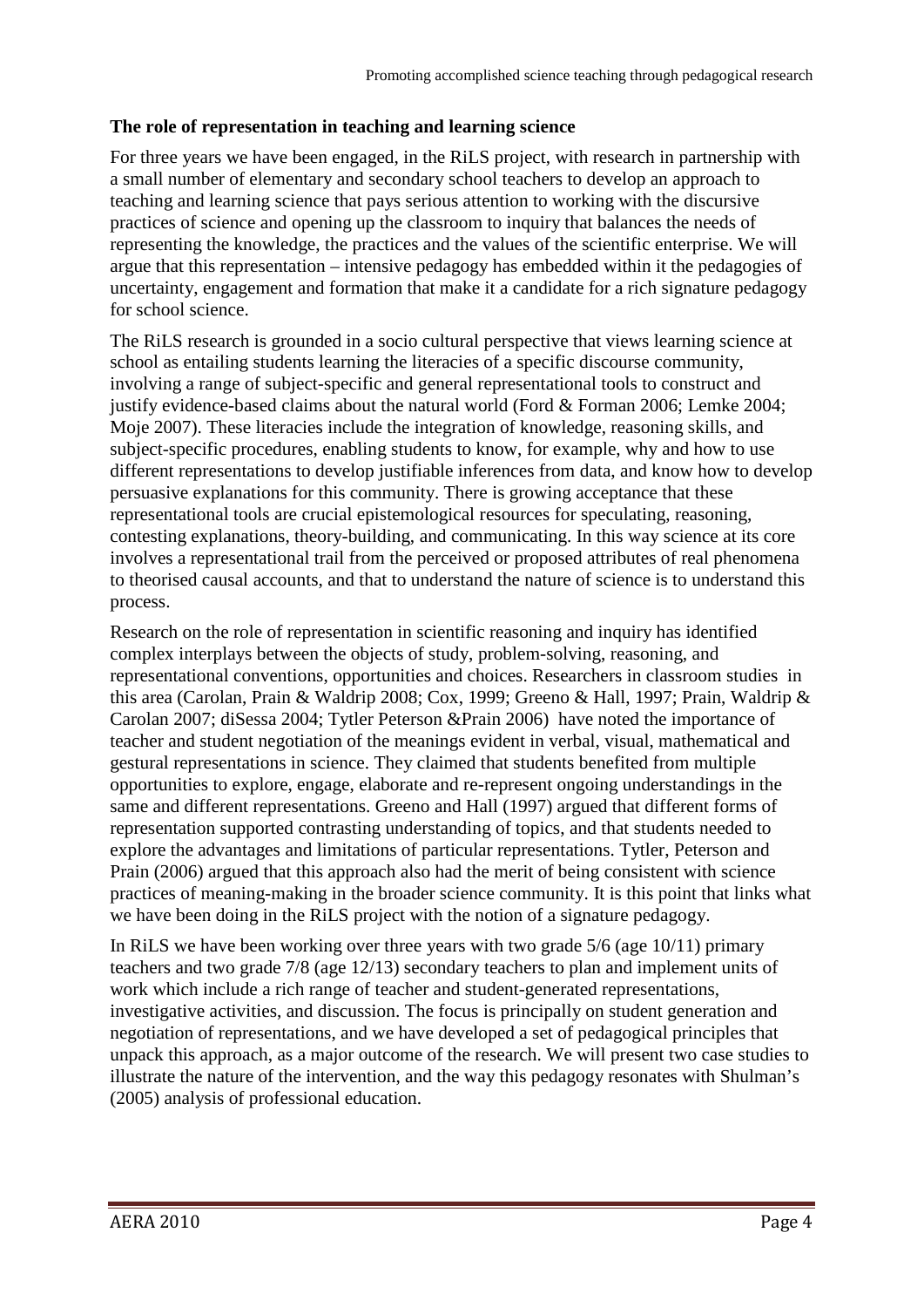#### **Case study: a primary school unit on animals in the classroom.**

In this unit groups of students worked with invertebrates found in the school ground on questions they had a degree of control over. They used a series of investigative and modelling activities and had open access to the internet to identify and explore the characteristics of their animals. The major concepts covered in the unit included ecosystem, habitat, diversity of animal populations, animal structure and function and the adaptive purposes of behaviour. The two teachers combined their classes and co-taught the unit. Key characteristics of the sequence were a) an inquiry approach involving students asking questions, exploring and investigating, b) an explicit focus on representations and the use of multimodal representations, c) a focus on the methods used in science to study animals, and d) students generating their own representations in exploring ideas.

A series of moments is described below to capture the logic of the sequence:

- 1. A pre- test was administered which included exploration of students' conceptions of animal adaptation and also the nature of scientists' work in this area.
- 2. After preliminary group observations and discussion of school ground habitats, the idea of scientifically studying a habitat was introduced, and the need to develop quantitative data through sampling, measurement and representation. A sampling strategy was introduced and students taught techniques of sampling – the use of a quadrat. They discussed how best to approach their habitat. They then explored the habitat, sampling and drawing up representations using tables, graphs and other representations.
- 3. Children used the internet to identify animals which they had captured, and were taught the classification system. Each group worked on the production of a poster to communicate details of their habitat.
- 4. Children then conducted a guided investigation of invertebrate behaviour. Over two weeks groups worked on an exploration of the behaviour of a chosen invertebrate and the construction of a model to represent its movement. Over this period children were very active in exploring animals in their school, undertaking searches of the yard, and became expert in using the internet to identify what they found.

Research data included video recordings of classroom sessions and group activities, student workbooks, student and teacher interviews and field notes. The following data provide snapshots of students' experiences, understandings, and reasoning.

Figure 1 gives examples of the notebook entries of students as they observed their habitat and represented what was there. These representations are positioned as tools for observation of animal structure and function, and for conceptualising diversity. Figure 2 is from a poster entry of a girl who became 'quite fascinated in how they moved. She thought it was very cool that something could move without legs'.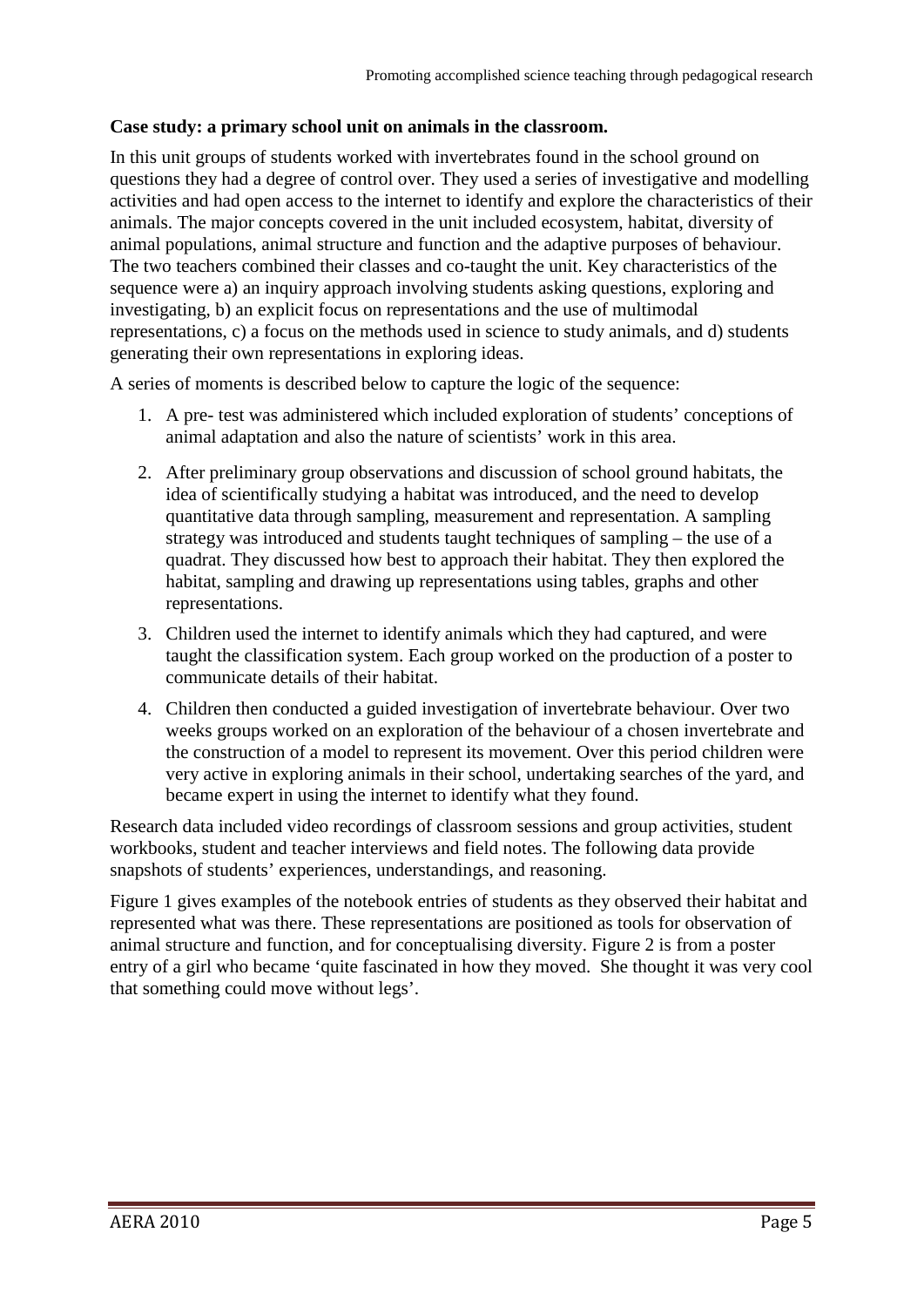

*Figure 1: Student notebook sketches*

*Figure 2. Iris's representation of slug and worm movement*



Jesse and Paul are two students who took on the challenge of modelling centipede movement. Their 3D model demonstrated a close awareness of the nature of the jointed body and the sequence in which the legs moved. Figure 3 shows a series of drawings made by Jesse and Paul, of the arrangement of legs on their centipede, along with a close up of the animal cleaning its antenna with its mouthparts. These observations were later reflected in the constructed model, and in the verbal descriptions the boys made to the class. Figures 1 and 3 show similar 'ideas in progress'. Unlike many school science notebooks which are constrained by requirements of tidiness and the need for a polished final product, the notebooks for this unit were explicitly used as tools for thinking in preparing for later public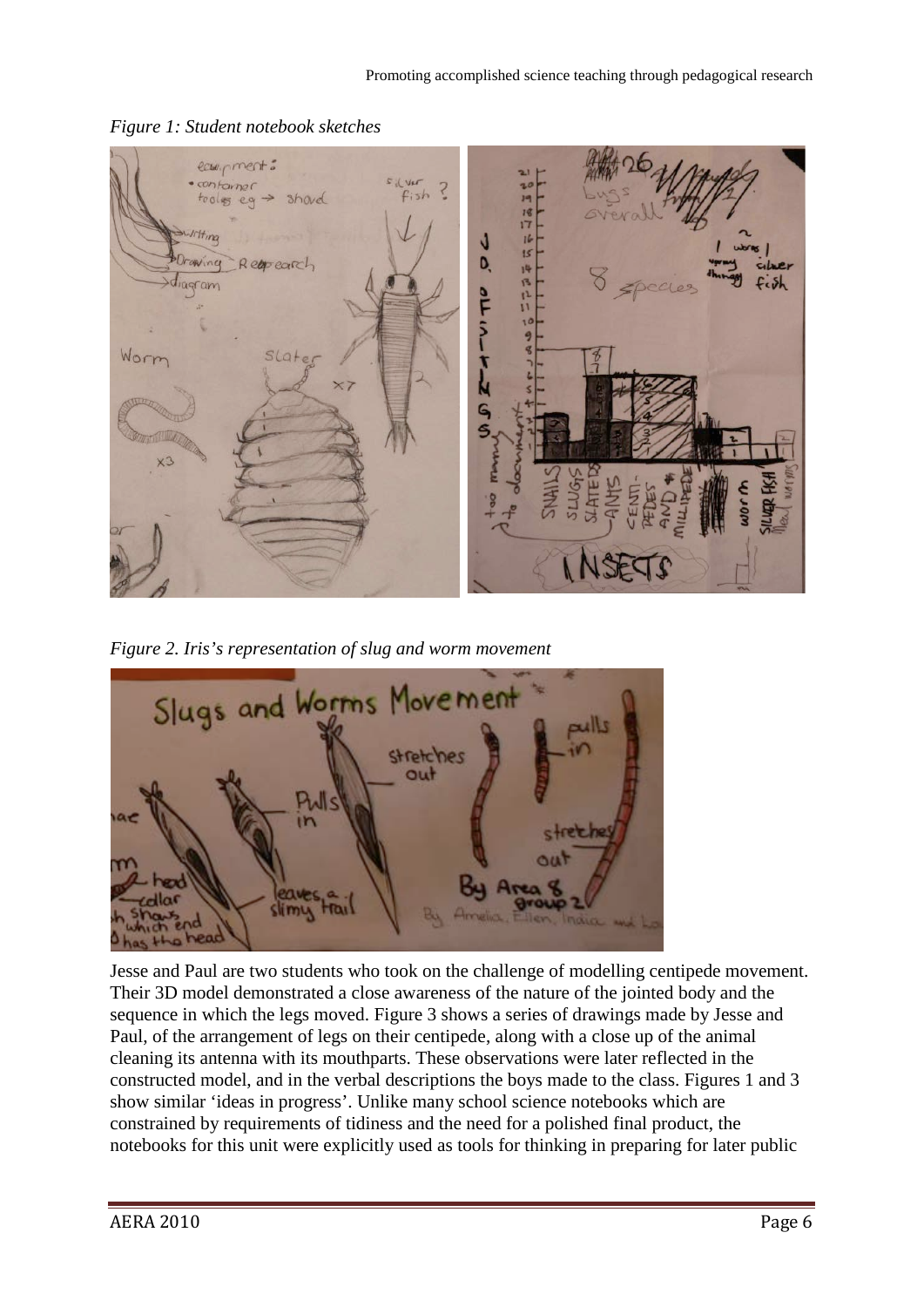communications. Students used the books to jot down ideas and construct preliminary drawings that they later refined in their posters and models.

#### *Figure 3: Centipede notebook entry*



The drawing at the top of the page in Figure 3 represents a transition stage for their model design, showing separate body sections connected, in the final model, by ingeniously arranged strips of elastic (Figure 4) which helps them simulate the undulating movement of the centipede body. In interview, and in their presentation to the class, the two boys emphasised this swaying, undulating movement and the use of elastic to model this.

Their inference is very similar to recent findings regarding the movement of centipedes, showing that "the centipede was not passively bending as a result of its anatomy, but it was actively

trying to undulate" (Zimmer, 1994). Their very careful observation of the centipede's movement and their inferences concerning the way the segments are mechanically linked, is evident in their drawings, their model, and in their verbal explanations and gestural representations of the movement. These representations are a critical resource for reasoning about the structures and behaviour of the animal, and for motivating them to pursue this reasoning. Such model based reasoning is a critically important aspect of the process of knowledge generation in science.

*Figure 4: Jesse and Paul's' centipede showing the elastic arrangement.*



The classroom was, in this unit, a highly active and generative environment in which student explorations increasingly arose naturally from their observations and internet searching. Through teacher input around representations and representational challenge and explicit negotiation of these, the classroom increasingly took on the form of a community of inquiry where students generated and explored questions in a self generating way. After a very naïve set of responses on the pre-test questions about how a scientist might study small animals in the forest, their post test responses concerning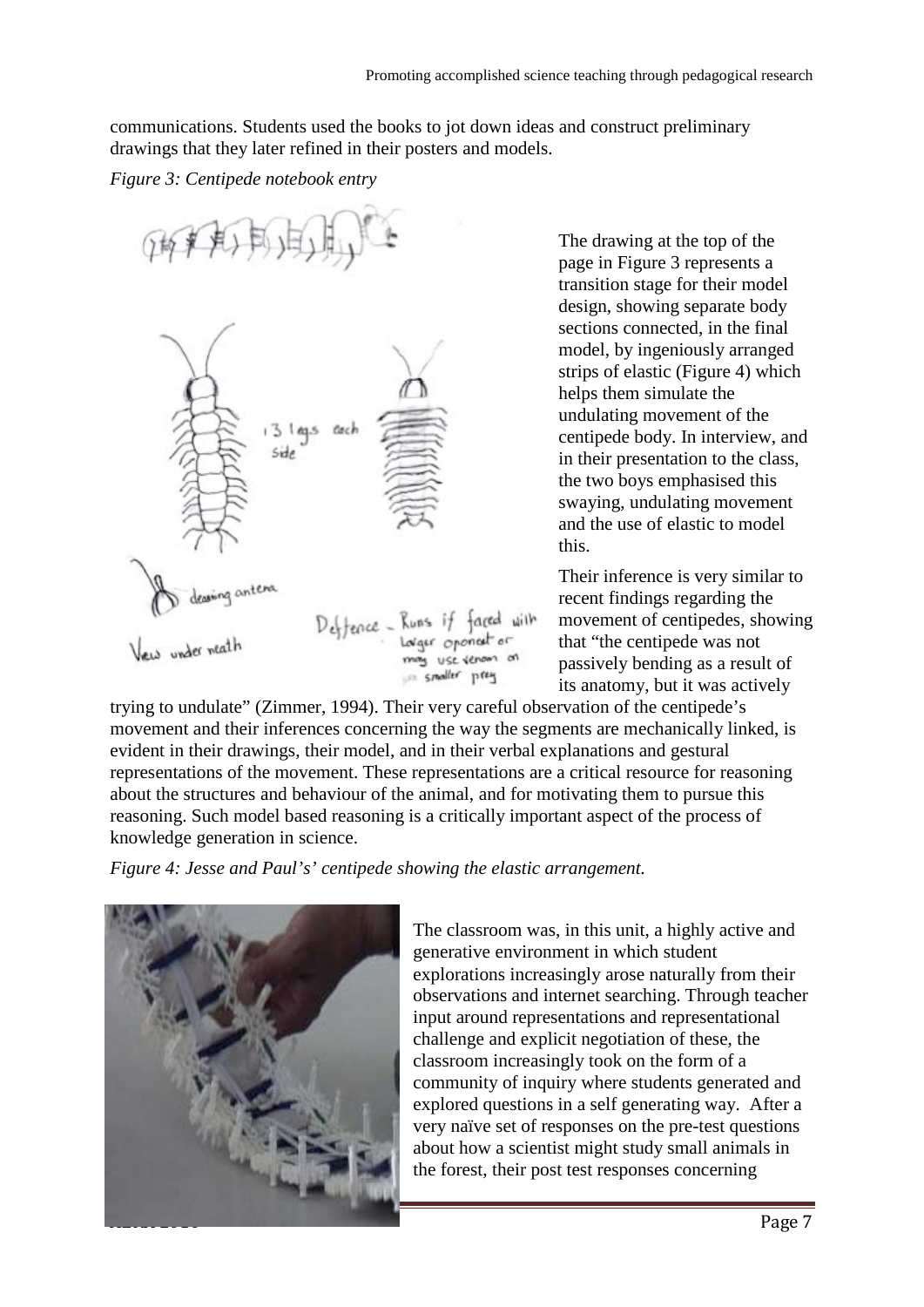equipment used, representations, and research questions concerning animals in the environment, were quite detailed and sophisticated.



*Figure 5: Post test response on scientists studying small animals.* 

We have thus argued (Tytler, Haslam, Prain & Hubber 2009) that the focus on representational challenge and negotiation in this unit increased student engagement in learning, led to the production of new knowledge in ways not usual in science classrooms, and represented the discursive practices of science through which knowledge is generated. An important element of this was the interplay between teachers discussion of the representations of science as a response to questions that arise about the environment, and students' generation of representations in exploratory tasks. In this way the representational focus served to constrain inquiry in productive ways. Treating science concepts as sets of representational practices rather than as end product verbal definitions allowed students to interact with canonical science knowledge in a flexible and generative way, responding to the particularities of phenomena and acknowledging the negotiated and conditional nature of the science. Further, through these practices students became committed to the exploration of phenomena and ideas and the generation of representations as claim in an explanatory chain of reasoning. The dispositions of curiosity, commitment to inquiry, and rigour in establishing ideas were all evident in students' behaviours.

Arguably, these characteristics are closely aligned with Shulman's three apprenticeships of knowledge, of expert practice, and of identity. We shall pursue this further after presenting the second case study.

#### **Case study: a secondary school unit on force**

This study describes two biology trained secondary teachers adoption of a represent-focused introductory unit on forces to a class of Year 7 students. The unit was constrained around the canonical representations of force such as the explicit meaning given to such terms as *force* and *weight*, and protocols associated with the use of arrows in representing force within force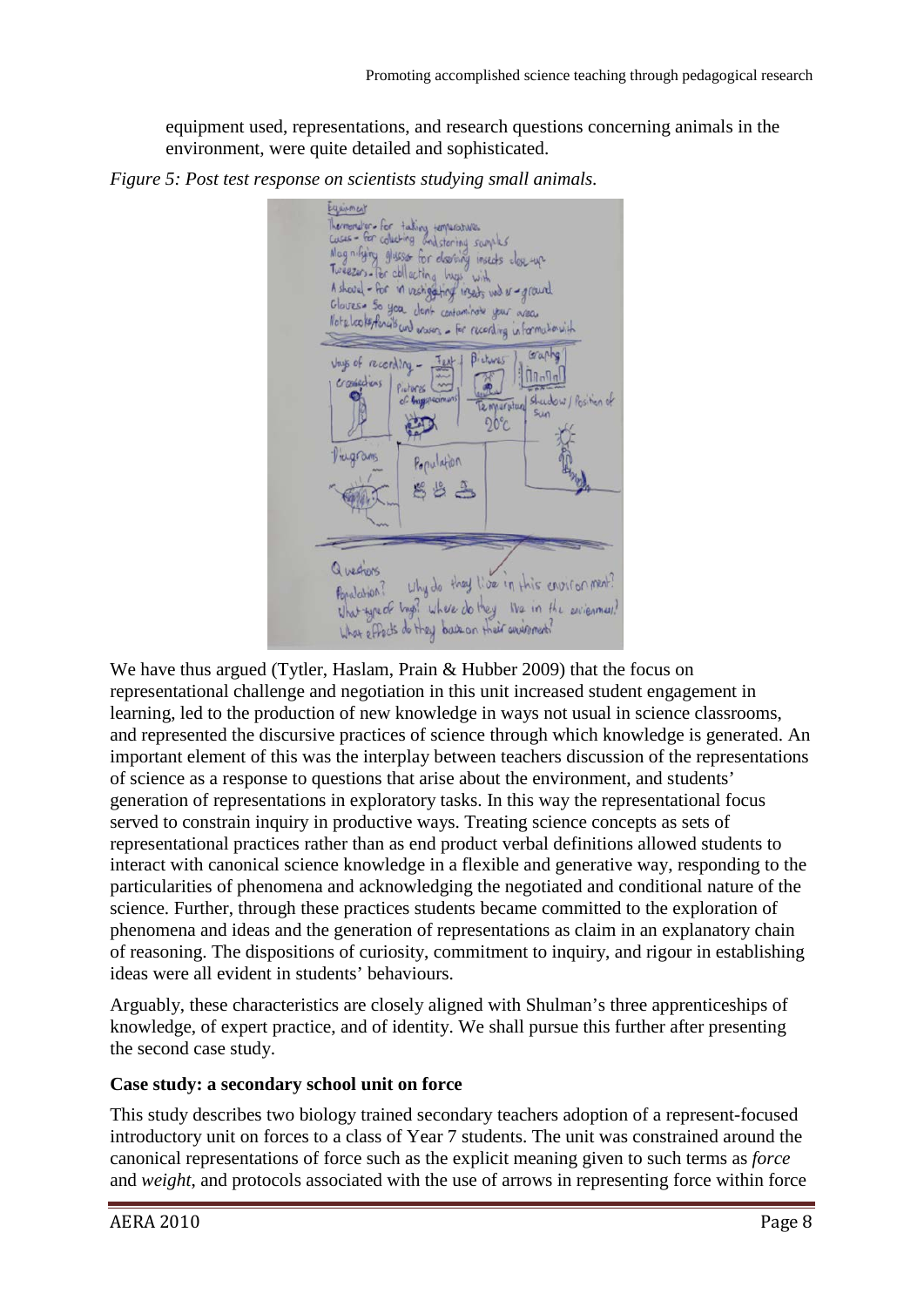diagrams. The case study account given in this paper relates to the introductory lessons of the force unit where the scientific meaning of the term force and the arrow representation of force were introduced (Hubber, Tytler & Haslam 2010).

The teachers began the sequence by developing in students an understanding of the term *force*, assisting them to construct meaning for force through their everyday language. They did this by initially eliciting from the students' everyday action words they used, given the task of changing the shape of a lump of plasticine. A brainstormed list of words was quickly constructed and displayed on the board, including *stretch, carve, twist, roll, squeeze, mould*  and *poke*. The teachers used gestures to re-represent the words as they were given by the students. Many of the students also provided a gesture explicating their uttered word. This was a noticeable feature of the teachers' and students' communication during this unit, that gestures became an important part of describing and validating what was being represented in words or diagrams. Gestures were used to indicate pushes, pulls or lifting forces, to mime the size of forces, and to indicate the force's direction and points of application.

From the initial brainstorm listing the teachers re-represented the list into a tabular form after discussing with the students whether each of the elicited words could be placed into a column labelled 'push' or a column labelled 'pull'. The students were then introduced to the scientific meaning of a force as a push or pull of one object onto another. The explicit link between the scientific meaning of *force* with everyday action words illustrated for the association of force with an action on an object rather than the commonly mistaken belief held by students that a force is a property of an object.

The teachers explored with the students various ways in which an everyday action or series of actions involving forces could be represented in a two dimensional form on paper. The students were given the one minute task of changing the shape of a handful sized lump of plasticine, and following this task, they were to represent their actions in changing the shape of the plasticine in paper form. The different representations constructed by the students, some of which are shown in Figure 6, were shared, discussed and evaluated within a whole class discussion.

| Student 1                                                                                                                                                          | Student 2                                                                                |             |
|--------------------------------------------------------------------------------------------------------------------------------------------------------------------|------------------------------------------------------------------------------------------|-------------|
| $last$ cme $\frac{1}{2}$<br>Pulling to breakit<br>squish<br>twist<br>LO <sub>1</sub><br>squeeze<br>noll to sausage shape.<br>split top into 2 (so looks like ears) | All on surface<br>Roll<br>r<br>Porch Middle<br>Done<br>Б<br>$\overline{1}$<br>$\sqrt{2}$ | Porch ends, |

#### *Figure 6: Student representations of manipulating plasticine*

One representation which had a series of figures with sequenced annotation (Figure 7 Image A) was unanimously accepted as providing clarity of explanation of the actions that were undertaken. This is illustrated by the following commentary extracted from a video segment:

Teacher: *Which one of these representations worked well in explaining what was done?*

Student 1: *John's (image A) because it should you exactly what to do. Mine could have ended up anything.*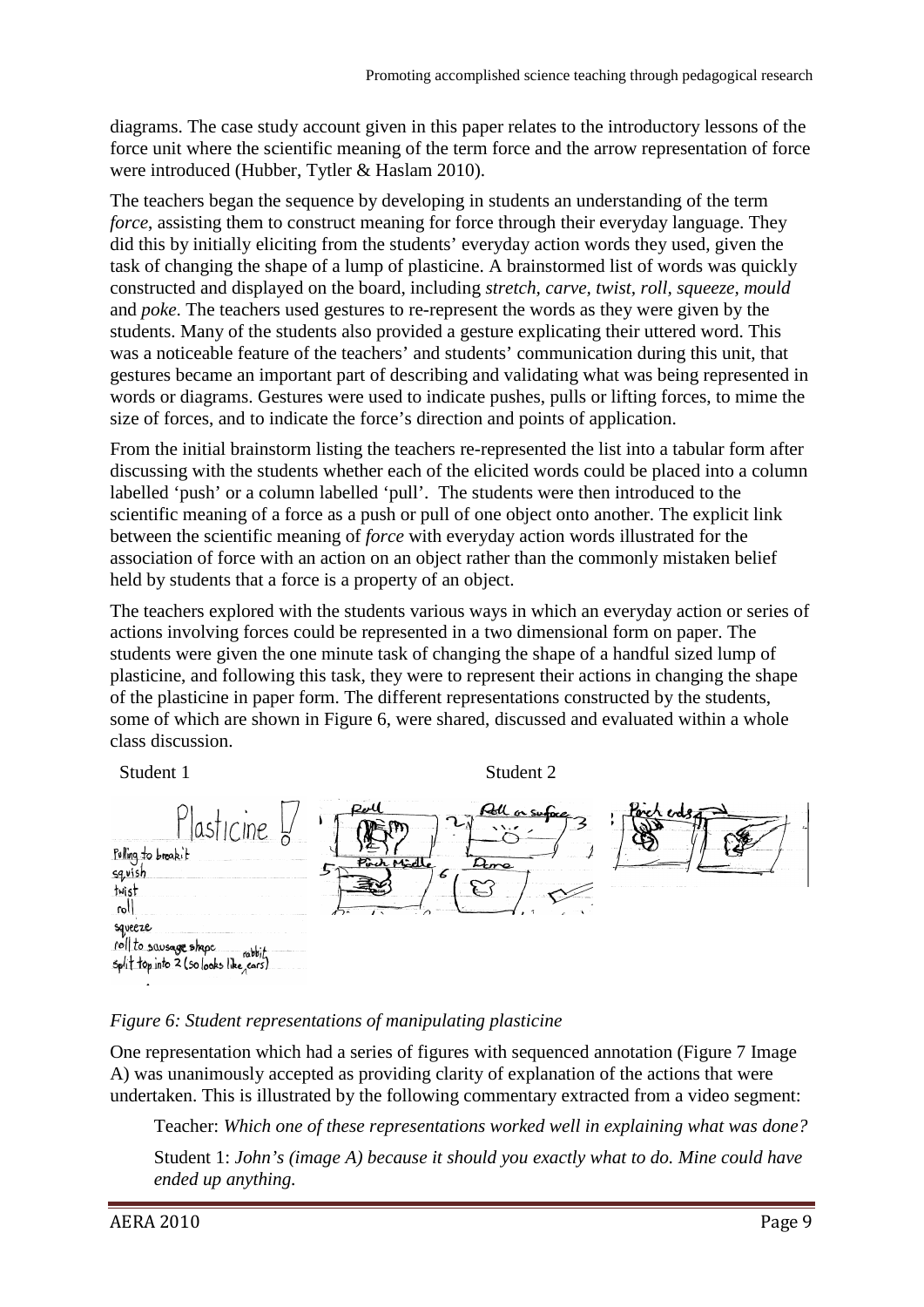Student 2: *It (image A) was more visual, you can actually see it is easier to actually see what you did. With the other ones you could make it in different ways.*



*Figure 7: Reproduction of video images of John's representations*

The teachers introduced force diagrams, which use the scientific convention of representing forces as arrows. They did this by discussing with the students the benefits in drawing arrows, to represent pushes and pulls, to John's drawings to enhance the explanations (Figure 7 Image B). The students were then given the task of re-representing their explanations of changing the shape of the plasticine in pictorial form using arrows (Figure 8).



*Figure 8: Students' use of arrows*

The completion of this task produced different meanings of the use of arrows, which the teachers discussed with their students. Several issues were raised and discussed, and which included:

- Distinguishing between the arrow representation as a force or as a direction of motion;
- Distinguishing between different types of arrows, such as curved or straight, thick or thin, many or few.

Lyn introduced the scientific convention of representing forces as straight arrows, when the base of the arrow is the application point of the force, the length of the arrow gives an indication of the strength of the force, and the arrow head indicates the direction of the force. The students were then encouraged to apply this convention to various everyday situations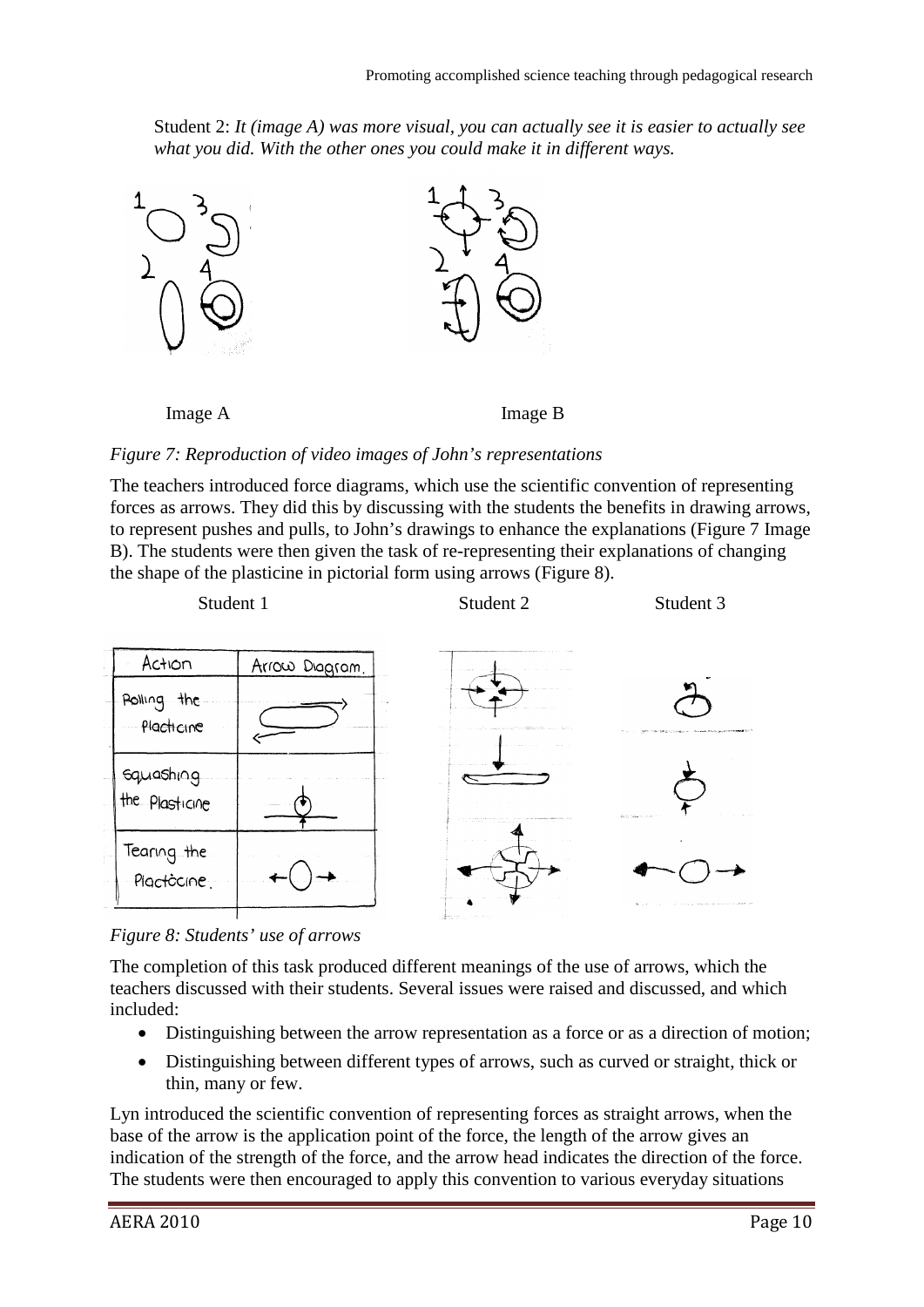where forces are applied. Two examples of these include: (i) students were each given an empty soft-drink capped bottle and asked to represent the forces needed to twist off the bottle cap (Figure 9 Image A), (ii) students were given a piece of plasticine and asked to stretch the it with a gentle stretch and a rough stretch. They were then asked to use the arrow convention to represent a gentle, and a rough stretch on the plasticine (Figure 9 Image B).



Image A Image B

*Figure 9: Student exploration of the arrow representation of force*

#### **Challenges for teachers of a representation-intensive pedagogy**

The pedagogical principles arising from and underpinning the teaching and learning sequences involve:

- 1. *A clear conceptual focus in planning sequencing of work*: Teachers need to clearly identify big ideas, key concepts and their representations, at the planning stage of a topic in order to guide refinement of representational work.
- 2. *Sequencing of representational challenges involving students generating representations to actively explore and make claims about phenomena:* Students need to be active and exploratory in generating, manipulating and refining representations. Student representations are coordinated with canonical representations, and there is a commitment to shared consideration and evaluation of representations.
- 3. *Explicit discussion of representations:* The teacher plays multiple roles, scaffolding the discussion to aim at student self assessment as a shared classroom process. The partial nature of any representation is acknowledged.
- 4. *Meaningful learning:* Attending to student engagement and interests, and providing strong perceptual/experiential contexts.

In previous years the teacher tended to take the representational conventions traditionally associated with this topic as given, to be learnt as part of coming to a resolved understanding of force. For example, when asked what changes occurred in their teaching of forces by taking a representational focus one secondary teacher said:

*The main difference for me is the not too subtle one - when we taught forces previously you just barrel in, you start using arrows straight away, they just become incidental, so we never took the time to introduce the arrow or the significance of it… as representing force at all previously.*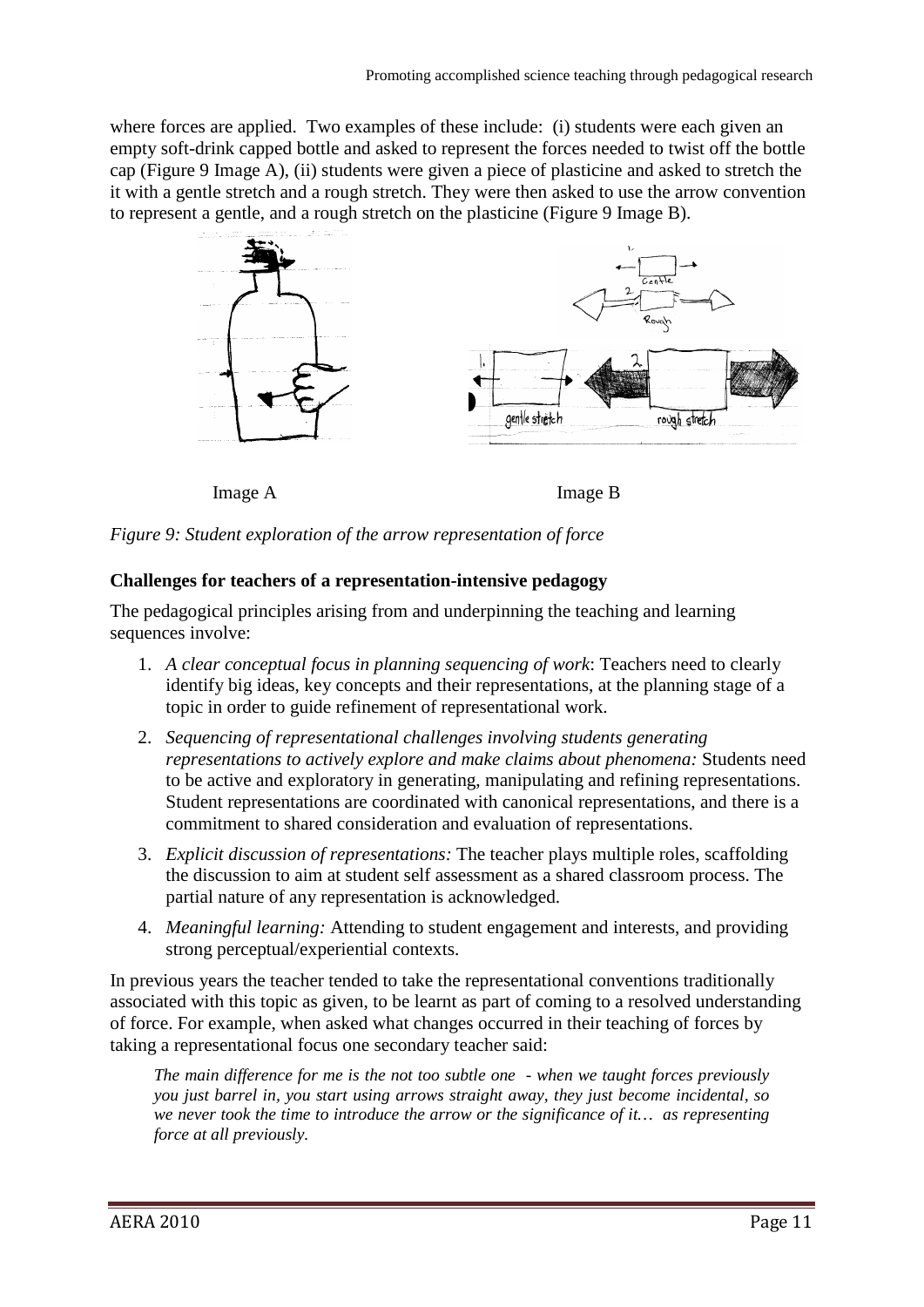The teachers were surprised that such apparently resolved representations, such as arrows to represent forces, could be the subject of classroom discussion. They now believed that understanding involves learning to generate and use representations to analyse and communicate a science idea, rather than learning a concept or a representation as an end in itself. One teacher described a change in her views thus, referring to a unit involving materials and particle representations:

*So what we would have done before is teach the particle theory and then incidentally relate it to real life. But through teaching the year 8s we realised that the model has to sit within everyday experiences. But you know we're not teaching the particle model as in, this is the model and see how it relates to real life. It's more, this is real life and we have a model and does it actually explain real life, and does it explain this and that? And particularly, one of the areas I focus on, is how good is the representation?*

However, the demands of undertaking a representational approach can be challenging as illustrated by one of the teacher's comment that:

*You come into class with some certain concepts that you want to deliver and you end up with a lesson that is totally different to what you planned because it is usually directed by the students. The questions they ask are challenging they ask questions I can't answer to a level or a point that the kids can understand [as] they don't have that background knowledge so we try and simplify for them and it is not easy.*

Thus, this approach to teaching and learning had significant epistemological implications for teachers, leading to a position where knowledge is seen, not as a resolved set of declarative concepts, but as a network of interlocking representations that are to some extent negotiable and 'in process'.

#### **Alignment of this pedagogy with Shulman's framework**

In terms of Shulman's three apprenticeships, taking the position that in some important sense these school students are being inducted into the professional practices of scientists, the pedagogy can be seen to bring these into a balance lacking in traditional science curricula where the emphasis is on knowledge reproduction, and where practices are represented these are mainly conceptualised as 'skills' such as observation, measurement and analysis, somewhat divorced from the main business of canonical knowledge construction.

In the pedagogy and epistemology represented in these cases, 'thinking' and 'performing' are mutually constituted in that the generation of representations to make sense of the natural world sits as both a practice and a way of thinking. The active knowledge construction and explicit negotiation of representations that accompanies the formation of a community of inquiry particularly evidenced in the first case is a reflection of the discursive practices of the discipline in ways that the more traditional conception of schooling in science as a knowledge apprenticeship is not. Even in traditional open inquiry approaches the processes of science can be separated from the knowledge building practices in unnatural ways. With regard to the apprenticeship of identity, the commitment of students to reason through representations to arrive at new insights, and the respect for evidence implied in the communal forms of representation, again are closely aligned with scientific practices. These students built their everyday classroom practice around a group commitment to seeking knowledge and building explanation that were grounded in canonical representations yet responsive to local contexts and problems.

Shulman's professional practice pedagogies also provide a useful framework through which to interpret the RiLS practices. The *pedagogies of uncertainty* notion captures the ways in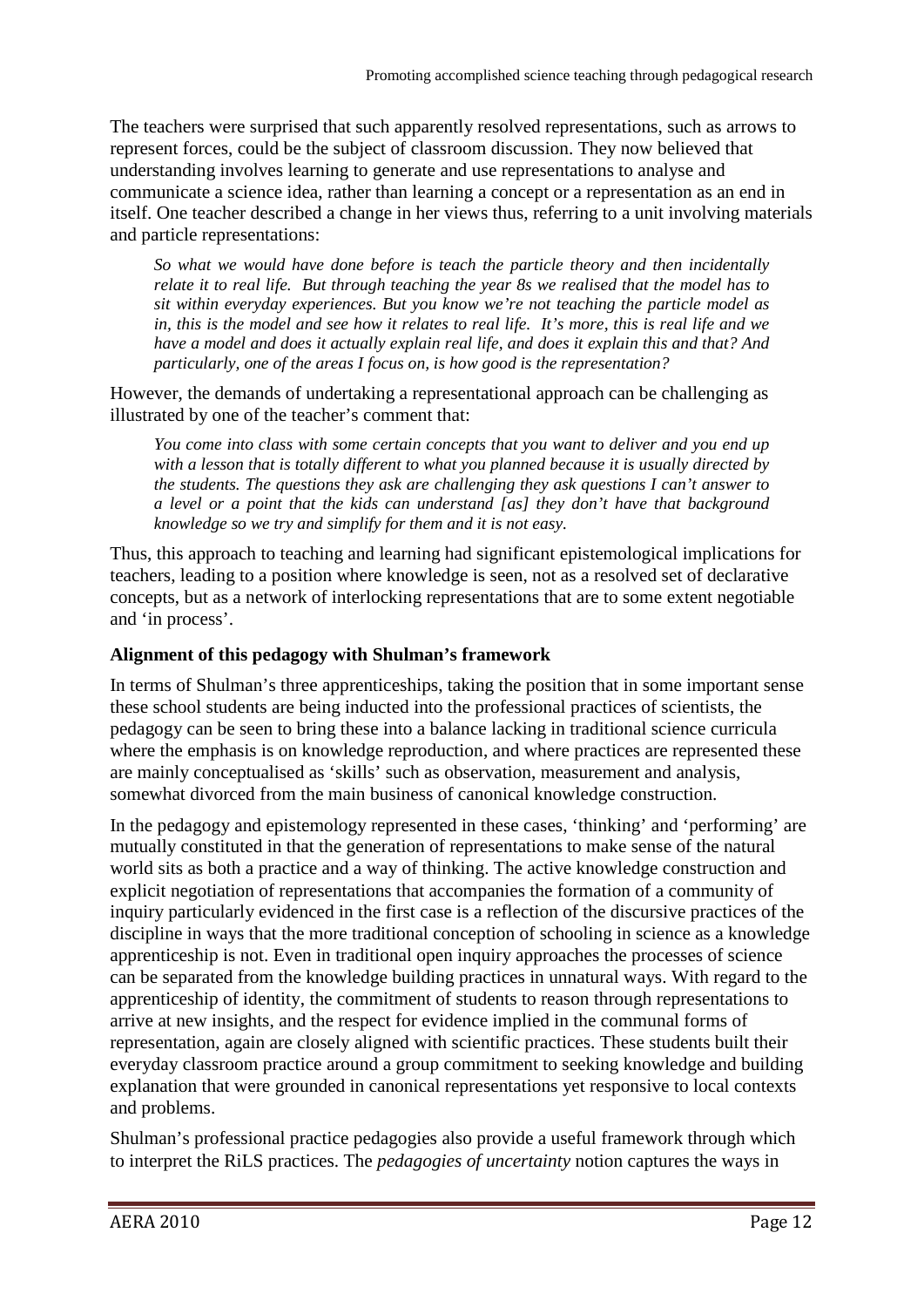which students are challenged to interpret situations for which there are a variety of possible responses, resulting in a dependence of the teaching sequence on the student generated representations and the teacher adaptations of these. The direction that the teaching proceeds are not entirely pre-determined. The *pedagogies of engagement* notion was evidenced in the way students committed to generating ideas and explanations. Teachers in all cases were struck by a new depth in student learning and the sustained nature of discussion round representations.

The *pedagogies of formation* notion captures the way in which this representational focus engaged students in generating representations to pursue genuine questions that were meaningful to them. By operating in a community of inquiry, students are developing those commitments to rational argument, respect for evidence, and imaginative problem solving that are central to scientific practice.

#### **Conclusion**

We have argued in this paper that there are aspects of Shulman's signature pedagogical analysis that can be applied to school science education to provide a framework to explore the efficacy of a representation-intensive pedagogy and its potential as a signature pedagogy. The argument has hinged around the capacity of the pedagogy to bring together knowledge and practice and identity in a coherent way. The pedagogy is framed within an epistemology that emphasises the active generation of knowledge grounded in local context, and challenge and support in the face of uncertainty. In this sense we argue that it significantly represents the knowledge production practices of science in ways that traditional or even standard inquiry and conceptual change approaches do not.

Shulman's analysis, in emphasising a shift away from thinking of professional expertise in terms of declarative knowledge, towards a more integrated and significant view of the person in practice, thus has the capacity to help frame and support contemporary thinking about school science curriculum reform.

#### **References**

- Carolan, J., Prain, V., & Waldrip, B. (2008).Using representations for teaching and learning in science. *Teaching Science, 54* (1), 18-23.
- Cox, R. (1999). Representation construction, externalized cognition and individual differences. Learning and Instruction, 9, 343-363.
- diSessa, A. (2004) Metarepresentation: Native competence and targets for instruction. *Cognition and Instruction, 22* (3), 293-331.
- Duschl, R., & Grandy, R. (2008). Reconsidering the character and role of inquiry in school science: Framing the debates. In R. Duschl & R. Grandy (Eds.), Teaching scientific inquiry: Recommendations for research and implementation (pp. 1-37). Rotterdam: Sense Publishers.
- Ford, M., & Forman, E.A. (2006). Refining disciplinary learning in classroom contexts. Review of Research in Education, 30, 1-33.
- Goffman, E. (1959). The Presentation of Self in Everyday Life. New York: Doubleday Anchor Books.
- Greeno, J & Hall, R (1997) Practicing Representation: Learning with and about representational forms. Phi Delta Kappan, 78 (5), 361-368.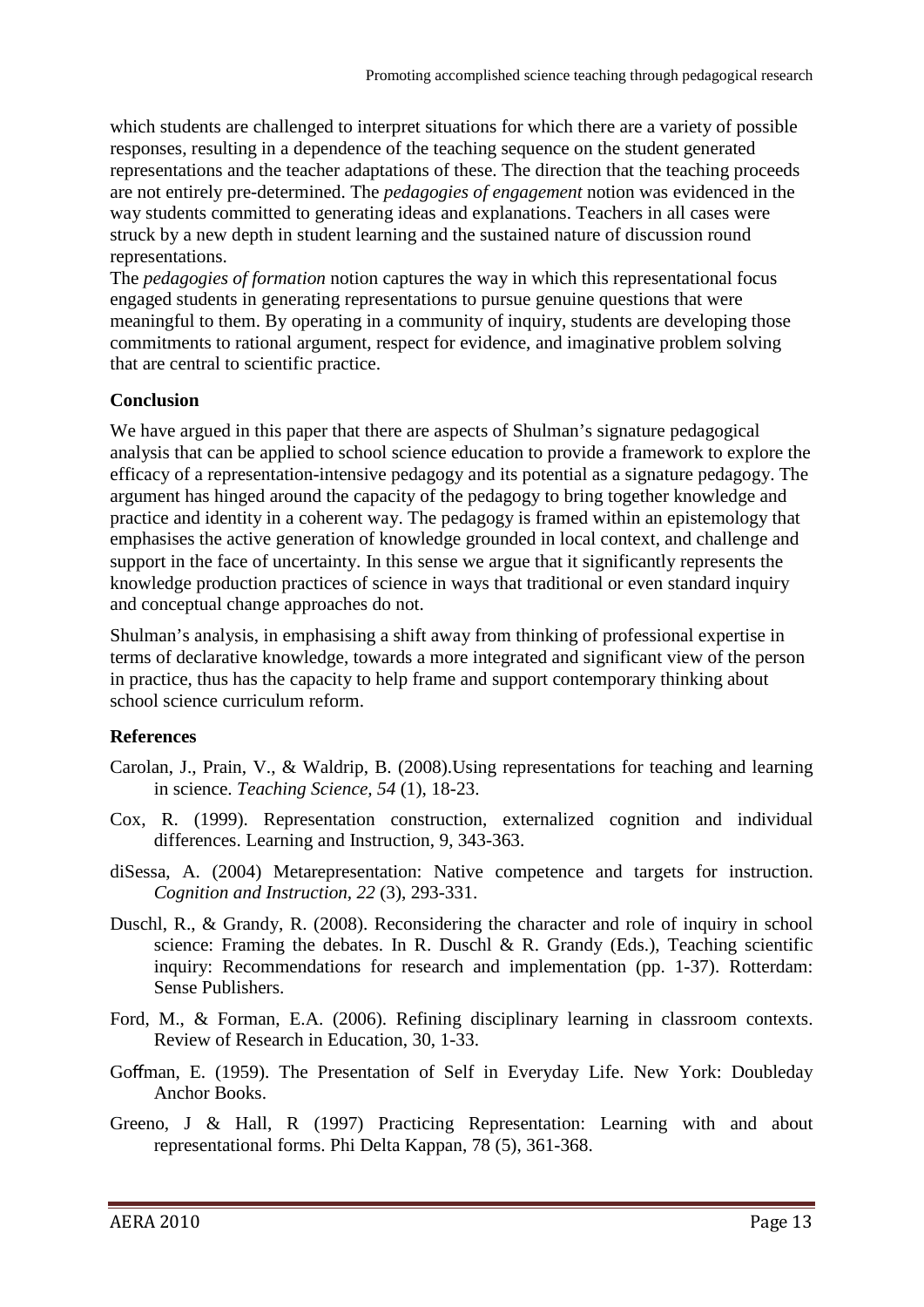- Hubber, P, Tytler, R., &.Haslam, F. (2010). Teaching and learning about force with a representational focus: Pedagogy and teacher change. *Research in Science Education, 40*(1), 5-28.
- Klein, P. (2006). The challenges of scientific literacy: From the viewpoint of second-generation cognitive science. *International Journal of Science Education, 28*(2-3), 143–178.
- Latour, B. (1999). *Pandora's hope: essays on the reality of science studies.* Cambridge, MA, Harvard University Press.
- Lemke, J. (2004) The literacies of science. In E. W. Saul (Ed.), *Crossing borders in literacy and science instruction: Perspectives in theory and practice* (pp. 33-47). Newark, DE: International Reading Association/National Science Teachers Association.
- Margetson, D.B. (2000). Depth of understanding and excellence of practice: the question of wholeness and problem-based learning. *Journal of Evaluation in Clinical Practice,* 6, 293-303.
- Moje, E. (2007). Developing socially just subject-matter instruction: A Review of the literature on disciplinary literacy learning. *Review of Research in Education*, 31, 1-44.
- Norris, S., & Phillips, L. (2003). How literacy in its fundamental sense is central to scientific literacy. *Science Education, 87*(2), 224–240.
- Prain, V., Waldrip, B., & Carolan, J. (2007). Representational opportunities and learning in science. Paper presented at the Australasian Science Education Research Association Conference, Fremantle, July 12-14, 2007.
- Roberts, D. (2007). Scientific literacy/Science literacy. In S.K. Abell & N.G. Lederman (Eds.), Handbook of research on science education (pp. 729-780). Mahwah, NJ: Lawrence Erlbaum Associates.
- Roesken, B., & Toerner, G. (2010). Aspects of accomplished mathematics teaching reflected as characteristics of a signature pedagogy. Paper presented at the Annual Meeting of the American Educational Research Association (AERA), Denver (USA), April 29 - May 4, 2010
- Shulman, L. (2005). Signature pedagogies in the professions, *Daedalus*, 134, 52-59.
- Simon, S., Erduran, S., & Osborne, J. (2006). Learning to teach argumentation: Research and development in the science classroom. *International Journal of Science Education, 28*(2/3), 235–260.
- Schwab, J. (1965). Structure of the Disciplines: Meanings and Significances. In G. W. Ford & L. Pugno (Eds.), *The Structure of Knowledge and the Curriculum.* Chicago: Rand McNally.
- Schwab, J. J. (1962). *The teaching of science as enquiry*. Cambridge, MA: Harvard University Press.
- Sullivan, W.M., Colby, A., Wegner, J.W., Bond, L., & Schulman, L.E. (2007). *Educating Lawyers: Preparation for the Profession of Law*. New York: Wiley.
- Tytler, R., Haslam, F., Prain, V., & Hubber, P. (2009). An explicit representational focus for teaching and learning about animals in the environment. *Teaching Science, 55*(4), 21- 27.